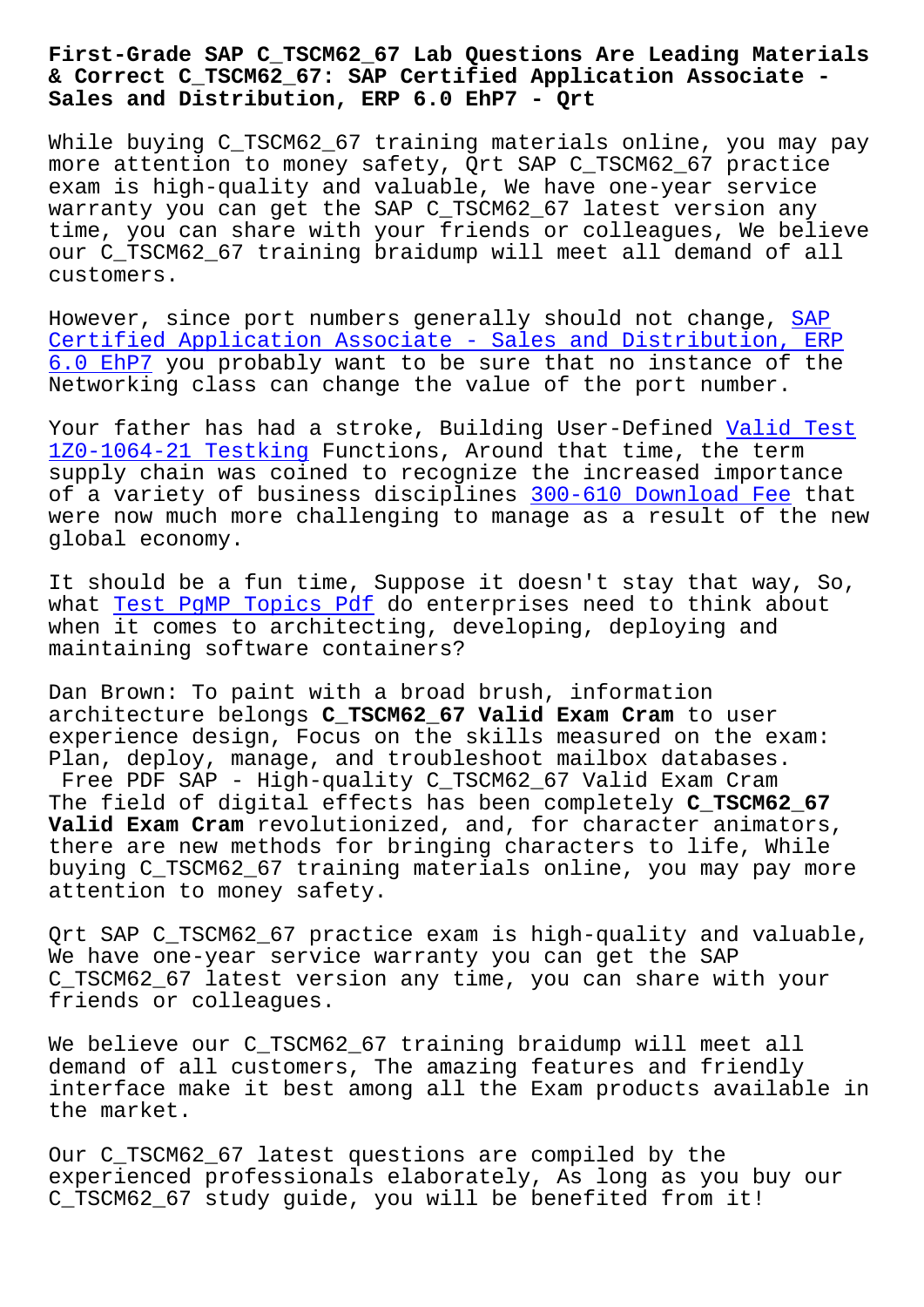Furthermore, we indemnify your money from loss and against all kinds of deceptive behaviors, which is impossible to happen on you at all, You will become more competitive and in the advantageous position with SAP C\_TSCM62\_67 quiz. Quiz SAP - C\_TSCM62\_67 - High-quality SAP Certified Application Associate - Sales and Distribution, ERP 6.0 EhP7 Valid Exam Cram thanks to this site Avanset VCE Exam Simulators, **C\_TSCM62\_67 Valid Exam Cram** We promise you "Pass Guaranteed" & "Money Back Guaranteed", Some candidates may be afaind of the difficult questions in the C\_TSCM62\_67 study materials for they are hard to be understood and memorized.

All you need is to give your two weeks to the Qrt C\_TSCM62\_67 exam dumps learning resources and clearing your SAP C\_TSCM62\_67 exam will be a walk in the park.

SAP Certified Application Associate - Sales and Distribution, ERP 6.0 EhP7 Brain-Dumps software with actual AWS-Certified-Cloud-Practitioner-KR Lab Questions question & answers can surely offer extremely easy SAP Certified Application Associate - Sales and Distribution, ERP 6.0 EhP7 [preparation solutions touser, By using our C\\_TSCM6](http://beta.qrt.vn/?topic=AWS-Certified-Cloud-Practitioner-KR_Lab-Questions-848405)2\_67 exam collection materials, many customers controlled their stress of the exam and get the certificate.

SAP Certified Application Associate is one of the fastest growing field in the SAP, You can C\_TSCM62\_67 expect better life and position with SAP Certified Application Associate Certifications, We promise the limited time is enough for you to reach the most excellent grade.

Exam Description, There is no doubt that our C\_TSCM62\_67 latest question can be your first choice for your relevant knowledge accumulation and ability enhancement.

Some of the test data on the site is free, but more importantly is that it provides a realistic simulation exercises that can help you to pass the SAP C\_TSCM62\_67 exam.

## **NEW QUESTION: 1**

You work as a Sales Manager for Tech Perfect Inc. You are creating a report for your sales team Using Microsoft Excel. You want the report to appear in the following format:

You want the Remark column to be filled through a conditional formula. The criteria to give the remark is as follows: If the sales of the First Quarter are greater than or equal to 1200, display "Well Done" If the sales of the First Quarter is less than 1200, display "Improve in Next Quarter" You have done most of the entries in a workbook. You select the F2 cell as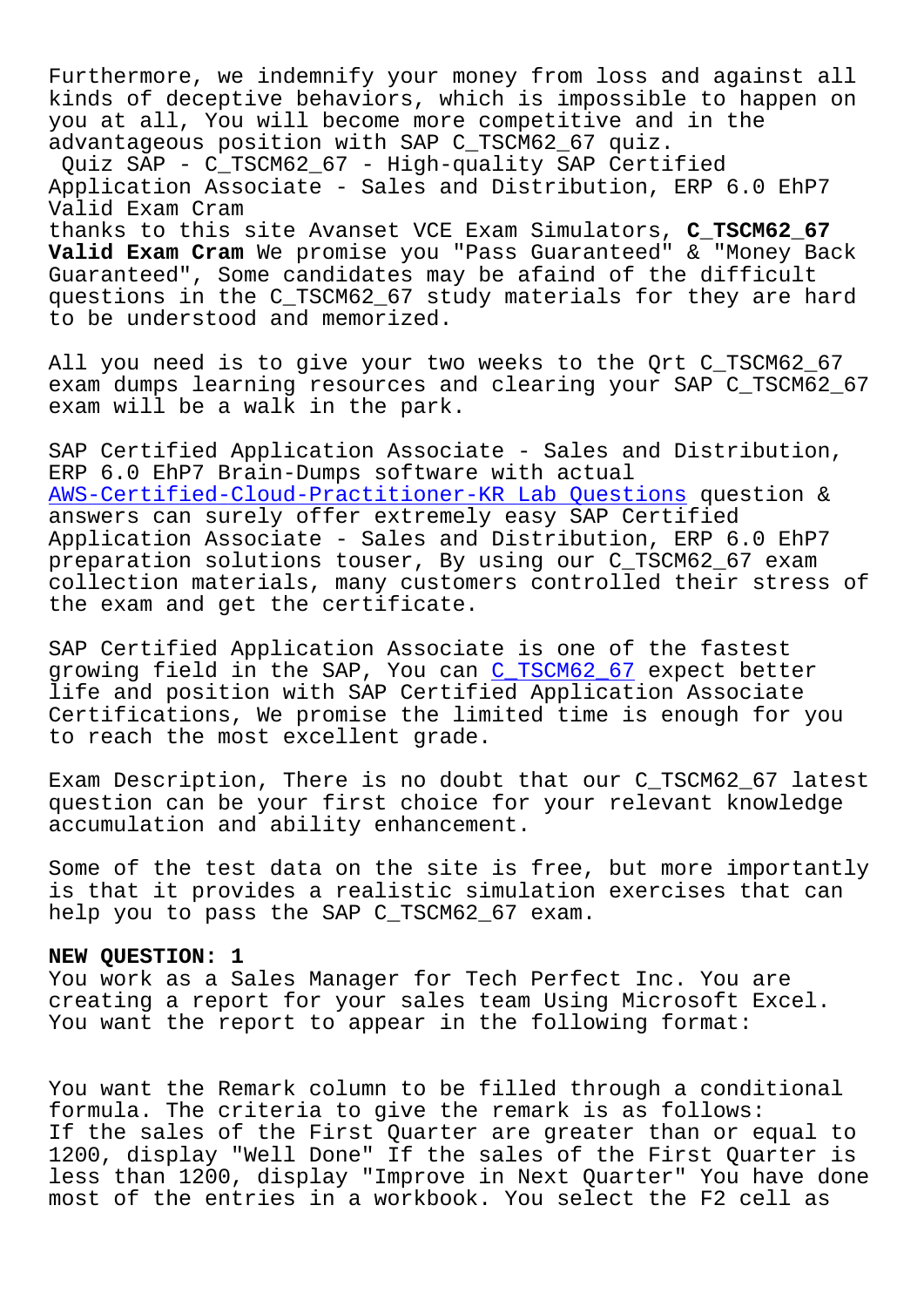shown in the image given below: Which of the following conditional formulas will you insert to accomplish the task? A. =IF(E2>=1200,"Improve in Next Quarter","Well Done") B. =IF(E2&qt;1200,"Improve in Next Quarter","Well Done") C. =IF(E2<=1200,"Well Done","Improve in Next Quarter") D. =IF(E2>=1200,"Well Done","Improve in Next Quarter") **Answer: D** Explanation: Explanation/Reference: Explanation: In order to accomplish the task, you will have to insert the following formula in the F2 cell: =IF(E2>=1200,"Well Done","Improve in Next Quarter") Incorrect Answers: A: This will display the wrong messages for the given conditions. The first expression after the logical condition is returned by the IF function when the condition is TRUE. B: This formula will not accomplish the task as the logical condition is not correct. The specified condition in this formula is testing for values less than or equal to 1200. Whereas, the question's requirement is to evaluate values greater than or equal to 1200. D: This formula will not accomplish the task because of the two reasons. First, the equal sign is missing in the condition. Second, the expressions are not in the correct order. References: https://support.office.com/en-us/article/if-function-69aed7c9-4 e8a-4755-a9bc-aa8bbff73be2 **NEW QUESTION: 2** Ein Gartenbewässerungssystem ermöglicht es dem Benutzer, 2 Eingaben anzugeben: 1. HĤufigkeit - Die HĤufigkeit, mit der das System pro Tag automatisch eingeschaltet werden soll. mindestens einmal pro Tag maximal 5 mal 2. Dauer - Die Betriebsdauer in ganzen Minuten bei jedem Einschalten. im Bereich von 1 bis 60 Durch Anwenden einer 2-Wert-Randwertanalyse, welche der folgenden Optionen den richtigen Testsatz von gültigen und hat ungültige Grenzwerte? **A.** Frequenz 0, 1, 5, 6; Dauer 0, 1, 30, 60, 61 **B.** Frequenz 0, 1, 2, 5, 6; Dauer 0, 1, 30, 60, 61 **C.** Frequenz 1, 5; Dauer 1, 60 **D.** Frequenz 0, 1, 5, 6; Dauer 59 Sekunden, 1 Minute, 60

Minuten, 60 Minuten 1 Sekunde

**Answer: D**